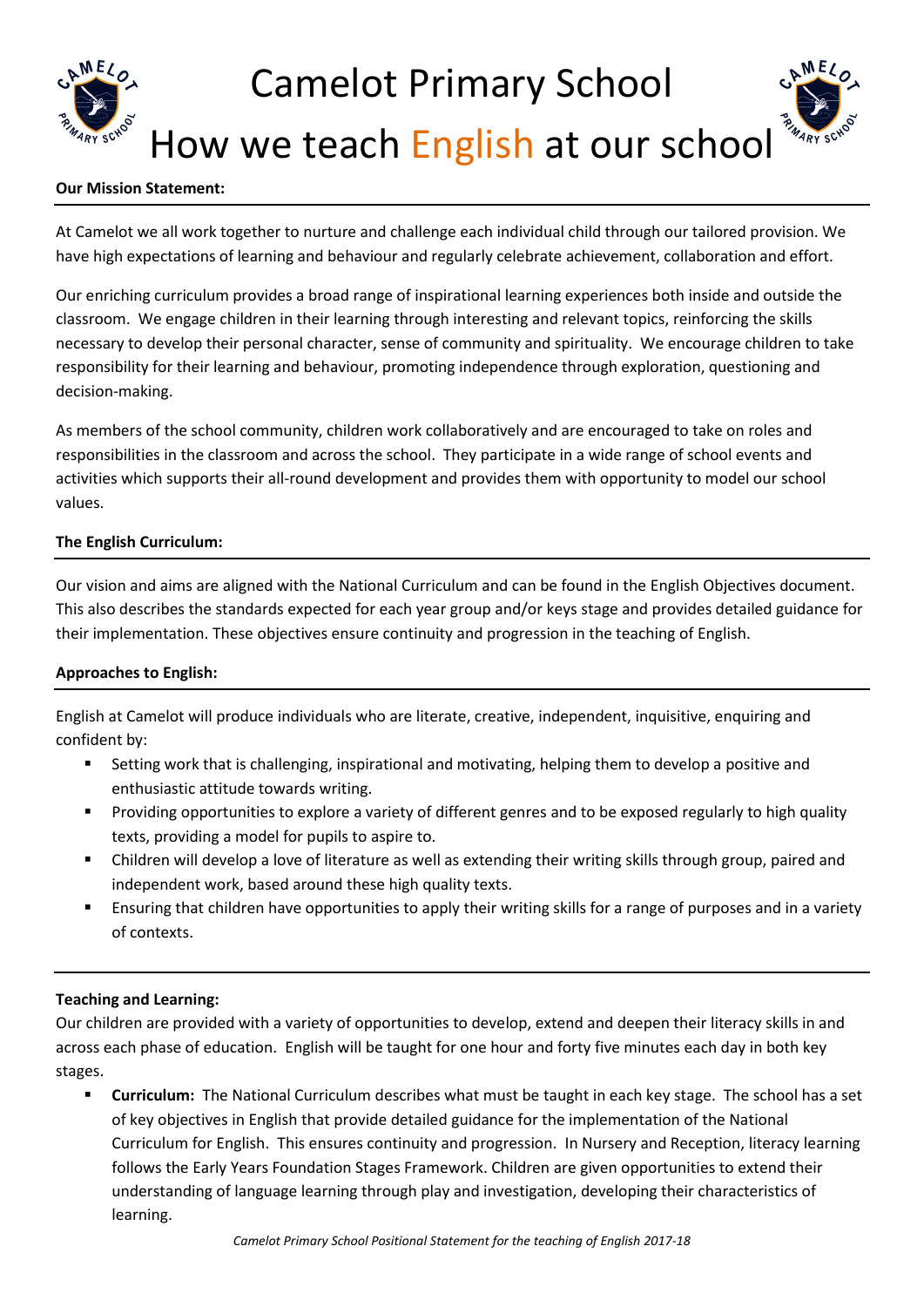- **Lessons (one hour):** Lessons engage children in the development of grammatical understanding, punctuation, phonics and spelling strategies through our text based learning. Lessons will also provide opportunities in reading and writing through group work, paired work, whole class teaching and individual work.
- **Teaching of Reading (25 minutes):** taught every day in addition to English lessons with work being recorded in Teaching of Reading books. This will be moderated across the school at regular intervals throughout the academic year.
- **Handwriting (20 minutes):** Following the approved scheme of work, children will be taught handwriting skills daily and have the opportunity to practise within the handwriting lessons. These handwriting expectations will be mirrored in all writing work (English, Curriculum and Homework books).
- **Cross Curricular Links:** Teachers exploit cross curricular links wherever possible and further develop literacy skills within a variety of contexts.

## **Assessment:**

Assessment is regarded as an integral part of teaching and learning and is a continuous process. It is the responsibility of the class teacher to assess all pupils in their class. We strive to make our assessment purposeful, allowing us to match the correct level of work to the needs of the pupils, thus benefiting the pupils and ensuring progress.

- **Assessment for Learning:** We are continually assessing our pupils and recording their progress. Information for assessment is gathered in various ways: by talking to the children, observing their work, dialogic marking. Teachers use this assessment information to adapt current provision, plan further work and set new targets.
- **Assessment of Learning:** The attainment and progress of children is assessed and recorded three times during the school year. This information is gathered from assessment tasks, tests and teacher assessments. This data is used to set pupil targets and identify priorities for intervention. This is conducted in line with the school's agreed assessment procedures.
- **Feedback:** Children are provided with constructive and timely dialogic feedback at least twice a week following the Feedback Policy. Verbal feedback is given during lessons in addition to regular self and peerassessment opportunities. Teachers provide parents with feedback on their child's progress and achievement at parent's evenings and through the end of year report.

## **Organisation:**

## **The English Subject Lead is responsible for English through the school. This includes:**

- Ensuring continuity and progression from year group to year group.
- **Providing all members of staff with guidelines and a scheme of work to show how aims are achieved and** how the variety of all aspects of maths is to be taught.
- Advising on in-service training to staff where appropriate. This will be in line with the needs identified in the School Development Plan and within the confines of the school budget.
- Advising and supporting colleagues in the implementation and assessment of writing, reading and phonics throughout the school.
- Weekly book moderations and a termly whole school audit of provision.
- Assisting with requisition and maintenance of resources required for the teaching of English, within the confines of the school budget.
- Liaising with an English consultant to audit the school's provision and identify priorities for the department's development.
- Engaging with parents through tutorials and access to online resources to guide and support home learning.